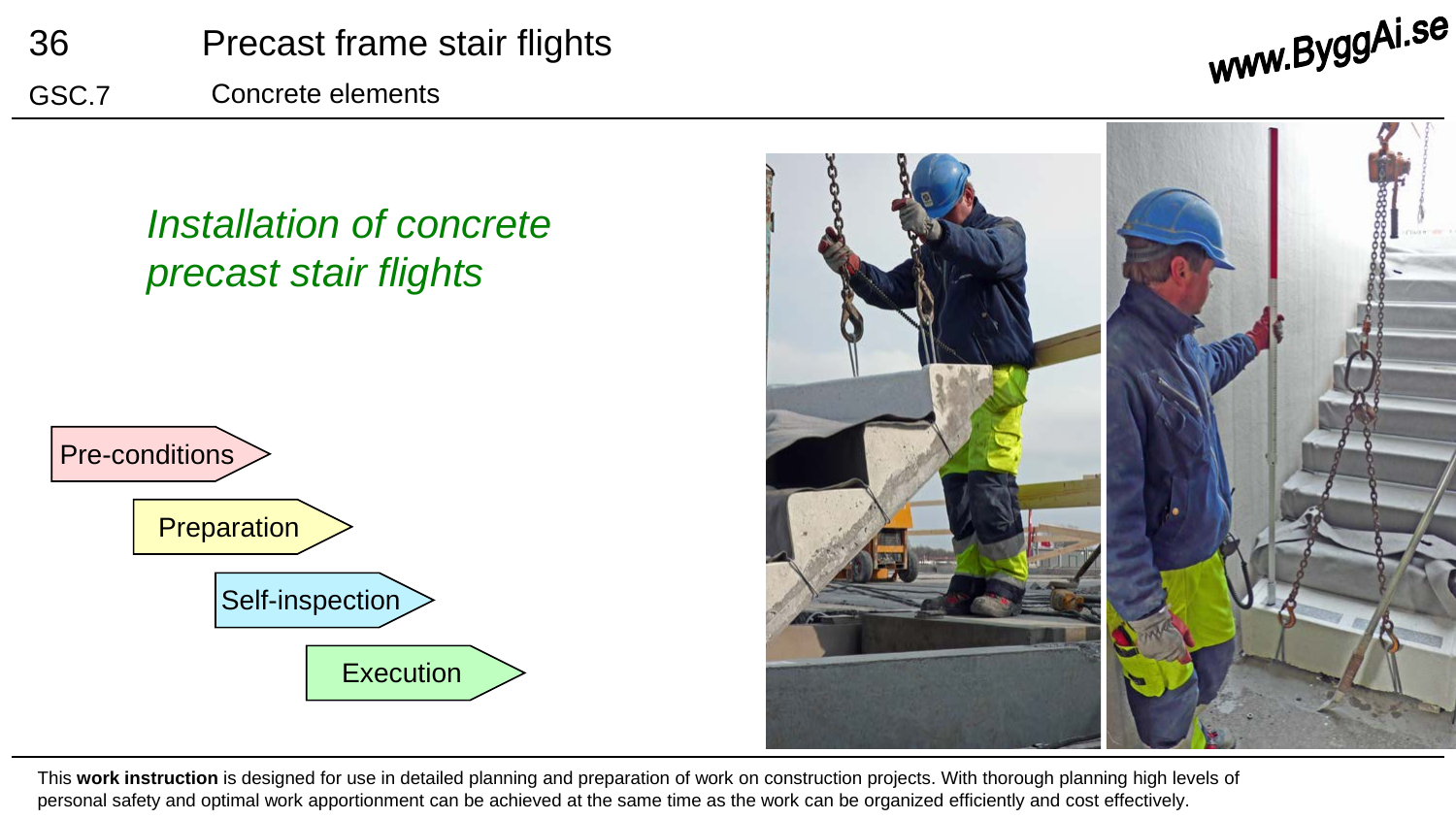# <span id="page-1-0"></span>Safety — Risk assessment

#### **Work activity: Installation of precast concrete stair flights**

| Work activity & Problem                           | $\mathsf{P}$ | $\mathsf C$    | $Risk = P^*C$ | Action                                 |
|---------------------------------------------------|--------------|----------------|---------------|----------------------------------------|
| Overbalancing elements, crushing injuries         | 3            | 70             | 210           | Store in designated areas              |
| Crane Working with the elements/crushing injuries | 30           | $5\phantom{.}$ | 150           | Education in crane directing/strapping |
| Falling material/crushing injuries                | 10           | 15             | 150           | <b>Helmet compulsory</b>               |
| Fall from ladder fall injuries                    | 10           | 15             | 150           | Wider use of scaffolding               |
| Cluttered workplace = Twist/fall injuries         | 10           | 15             | 150           | Regular tidying                        |
|                                                   |              |                |               |                                        |

|                   |           | Assessment of probability |                       | <b>Assessment of consequences</b> |             |                           |
|-------------------|-----------|---------------------------|-----------------------|-----------------------------------|-------------|---------------------------|
| $Probability = P$ | $P = 0.1$ | Very unlikely             | $(<1$ times/10 years) | $C = 0.5$                         | Trifle      |                           |
| Consequence = C   | $P = 1$   | Unlikely                  | (1 times/10 years)    | $C=1$                             | Tiny        | (1 - 2 days sick leave)   |
| $Risk = P * C$    | $P = 3$   | Low probability           | (1 times/3 years)     | $C=5$                             | Small       | (3 - 7 days sick leave)   |
|                   | $P = 10$  | Relative probability      | (1 times/year)        | $C = 15$                          | Tactile     | (8-29<br>$ "$ $ \lambda$  |
|                   | $P = 30$  | Probable                  | (1 times/month)       | $C = 70$                          | Severe      | $-$ " $-$ )<br>$(30-299)$ |
|                   |           |                           |                       | $C = 500$                         | Verv severe | $ \cdot$ $-$<br>(>300     |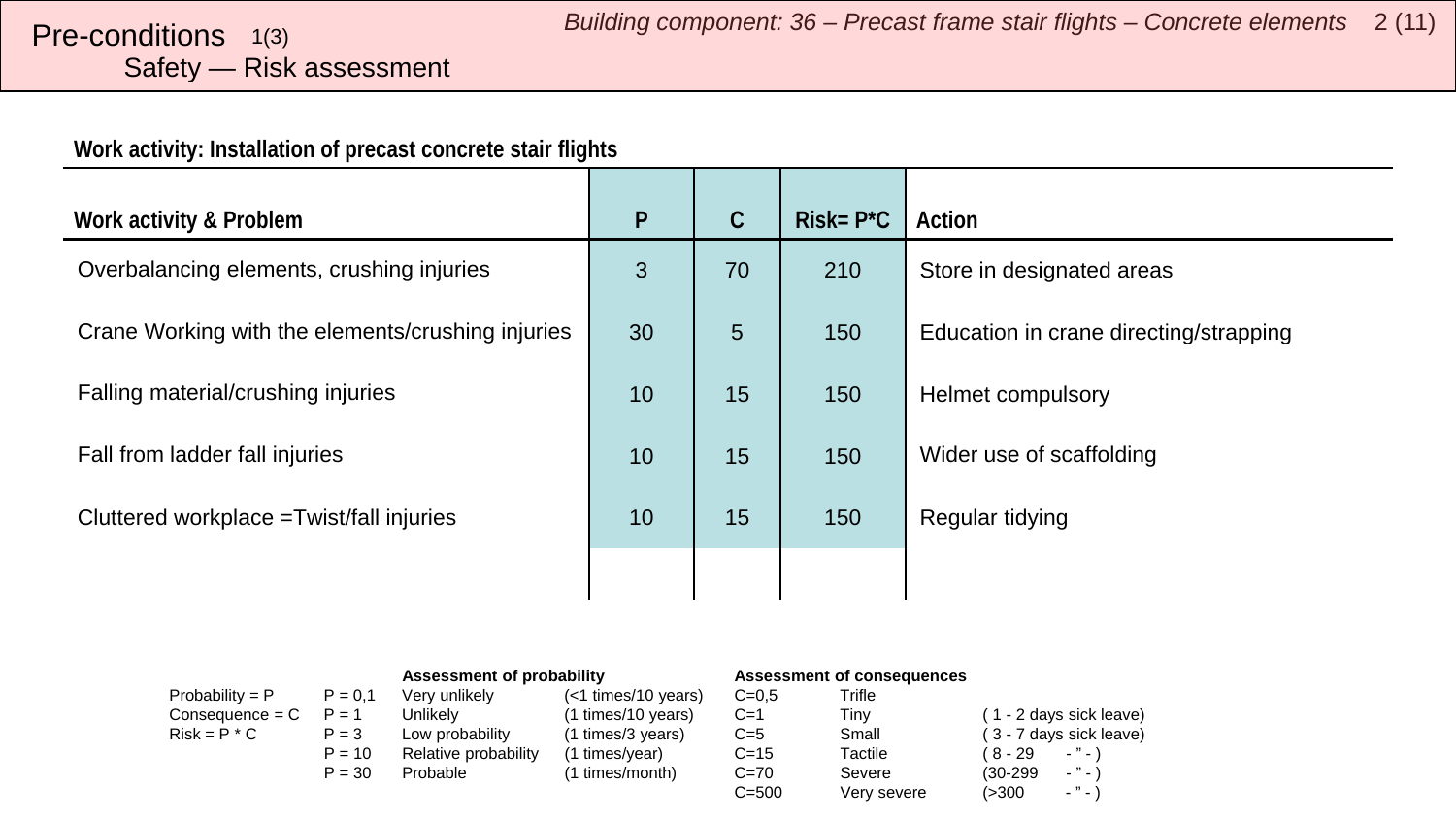*Building component: 36 – Precast frame stair flights – Concrete elements* <sup>3</sup> (11) Pre-conditions 2(3)

*Text from the Working Environment Authority's brochure Safer Construction Work*

#### **Personal Protective Equipment** §**71**

Safety helmet and protective footwear should be used unless this is clearly unnecessary. Other personal protective equipment such as eye protection, hearing protection and gloves should be worn when required.

#### **First Aid** §**31**

First Aid should be available. Staff who are trained to provide First Aid should always be available. Facilities and First Aid equipment should be marked with signs. There shall also be signs presenting phone numbers, address and, if necessary, route description of the local emergency services.

Regulations related to First Aid are presented in AFS 1999:7 "First Aid and Emergency Support".

#### **Watch out for falling objects** §**67**

Areas where there is a risk of falling objects should be cordoned off and marked manner. If such areas must be entered canopy covered walkways or similar shall be provided.

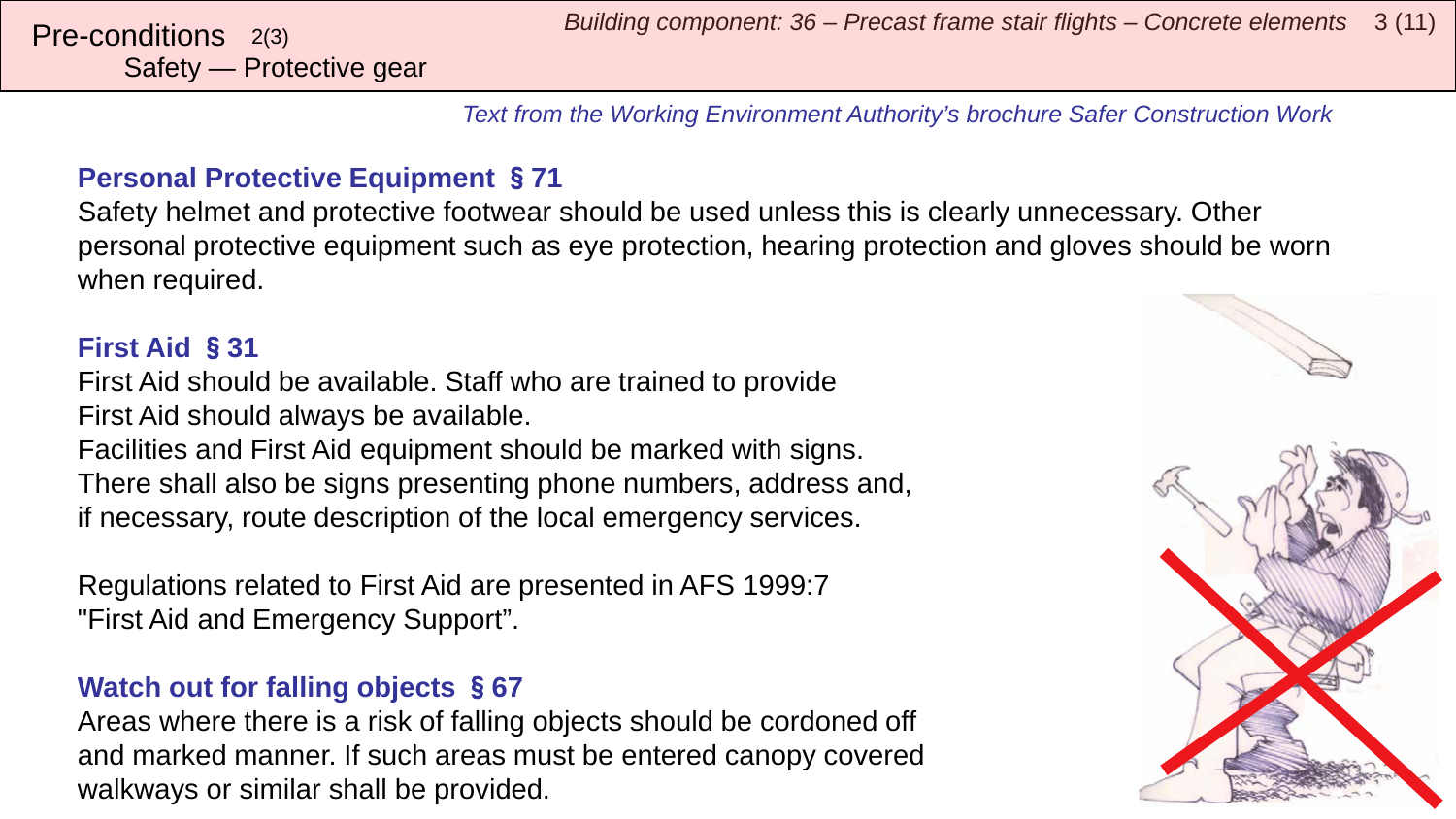*Building component: 36 – Precast frame stair flights – Concrete elements*  <sup>4</sup> (11) Pre-conditions 3(3)

Crane directing *(See also AFS 2008:13, Appendix 3)*

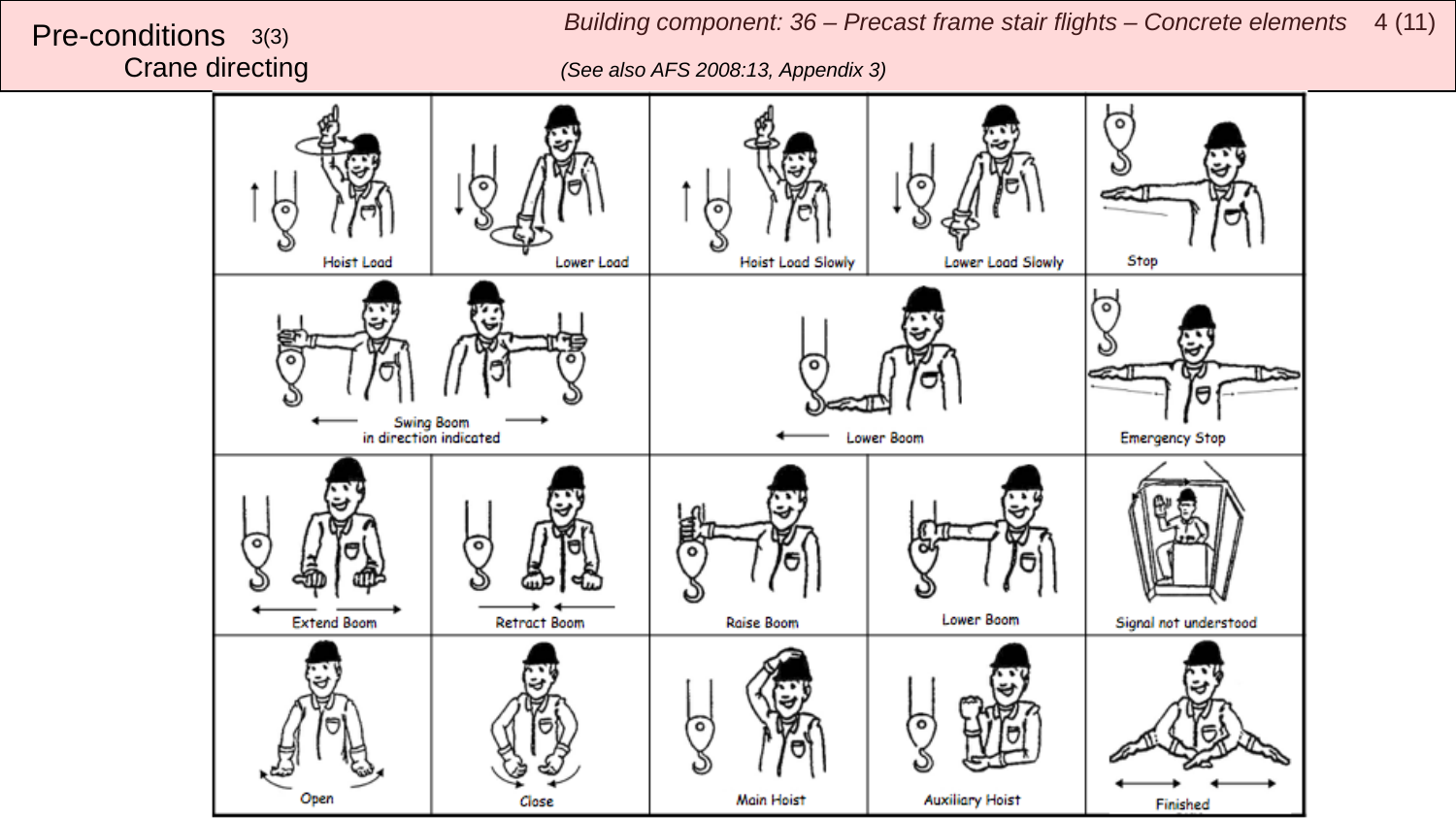<span id="page-4-0"></span>Equipment and machinery **Preparation**  $1(1)$ 

### **Tools and Equipment**

- $\Box$  Equipment for installation of stair flights and landings
- $\Box$  Level and staff
- $\Box$  Iron skewers
- $\Box$  2 crowbars
- $\Box$  Bending wrench for rebar
- $\Box$  Angle grinder with cutting wheel for concrete
- □ Welding equipment (if required)
- $\Box$  2 ladders about 3.5 m long
- $\Box$  Hand tools

### **Materials**

- $\Box$  Prefabricated stair flights and landings
- $\Box$  Fiber cement washers
- $\Box$  Safety railings and stanchions

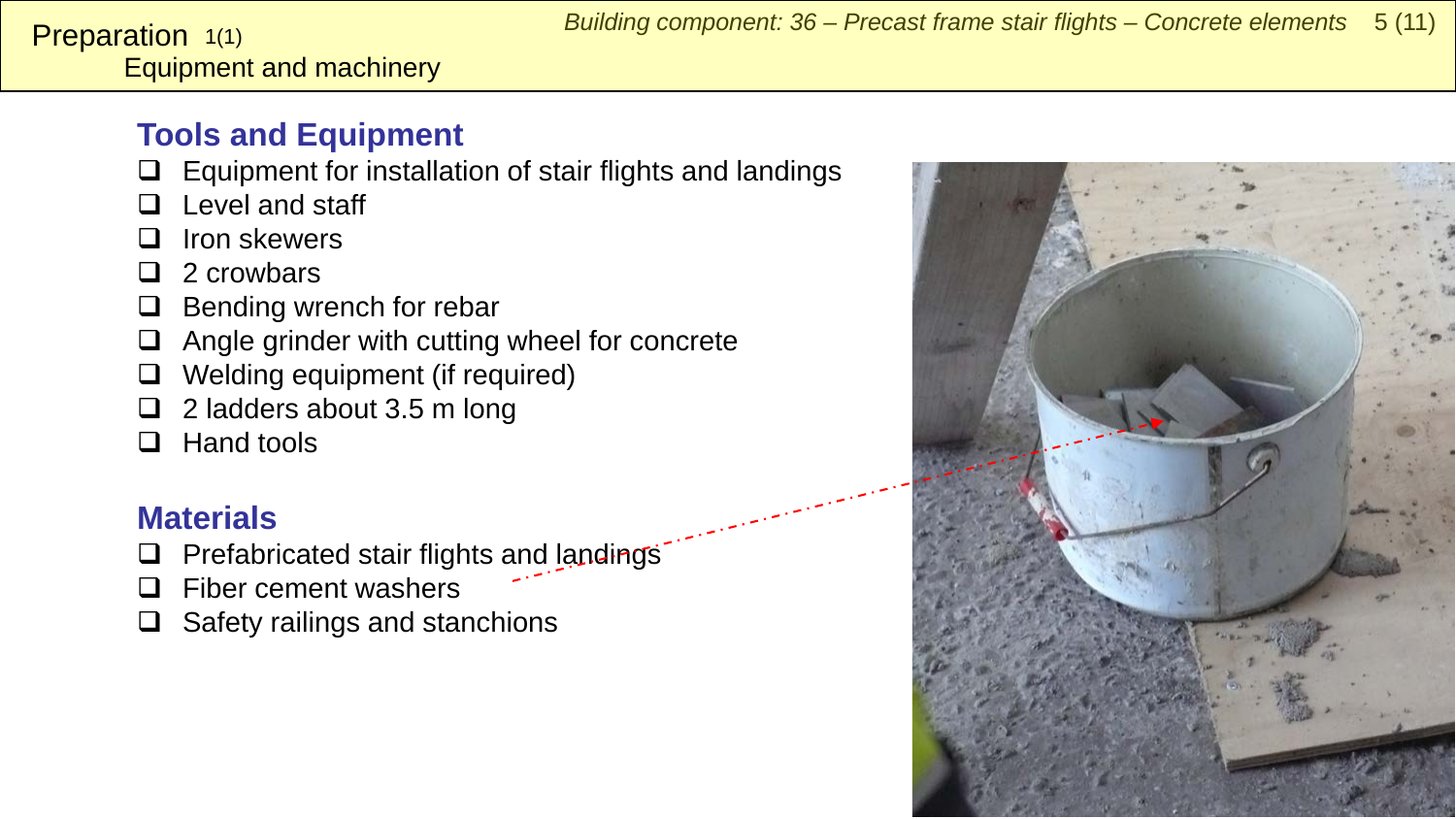#### <span id="page-5-0"></span>Template & instructions Self-inspection 1(2)

| <b>No</b>      | <b>Check</b>                                          | <b>Metod or</b><br>equipment | <b>Frequency</b> | <b>Result</b> | <b>Date</b><br><b>Signature</b> | <b>Deviation/Remedy</b><br>Approval/Non-A |
|----------------|-------------------------------------------------------|------------------------------|------------------|---------------|---------------------------------|-------------------------------------------|
| $\mathbf{1}$   | Delivery notes, marking                               |                              |                  |               |                                 |                                           |
| $\overline{2}$ | Cracking                                              | Ocular                       |                  |               |                                 |                                           |
| 3              | Lifting equipment and mounting accessories            |                              |                  |               |                                 |                                           |
| $\overline{4}$ | Cast-in fastening products                            |                              |                  |               |                                 |                                           |
| $\sqrt{5}$     | Communication and Signal schedule incl. of<br>command | ASS<br>Directions No<br>58   |                  |               |                                 |                                           |
| $\,6\,$        | Transport routing and depots                          |                              |                  |               |                                 |                                           |
| $\overline{7}$ | Supporting props, struts and accessories              |                              |                  |               |                                 |                                           |
| 8              |                                                       |                              |                  |               |                                 |                                           |
| 9              |                                                       |                              |                  |               |                                 |                                           |
| 10             |                                                       |                              |                  |               |                                 |                                           |
| 11             |                                                       |                              |                  |               |                                 |                                           |
|                |                                                       |                              |                  |               |                                 |                                           |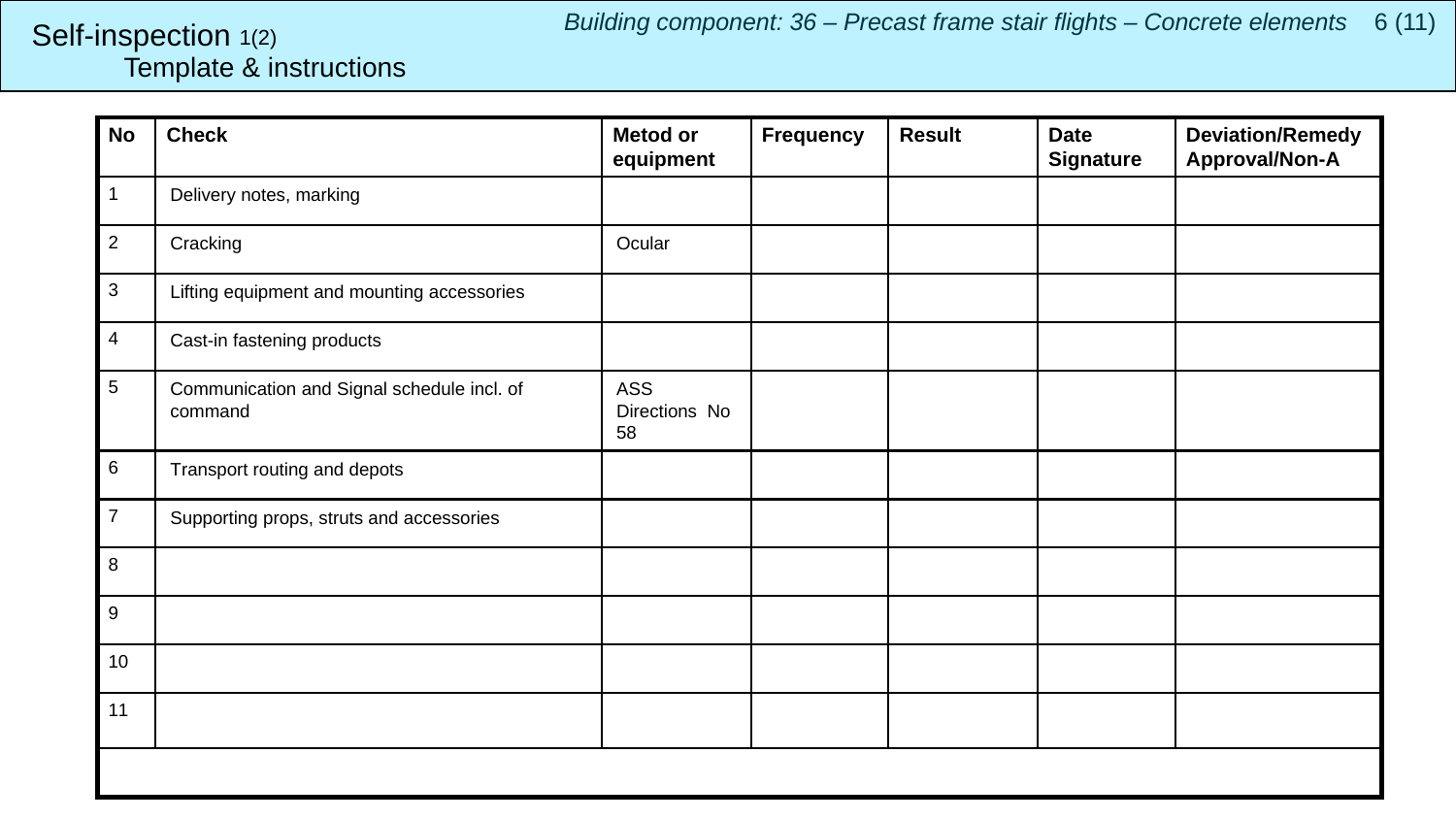## **Quality criteria for the project and the product**

- Study Drawings, Specifications and Inspection planning
- Think through the alternative **methods of production** and handling of materials, tools etc. that can meet the requirements



### *Pay particular attention to*

Key points

Self-inspection 2(2)

- check the location and direction of the stair elements
- support and plumb elements
- do not install damaged elements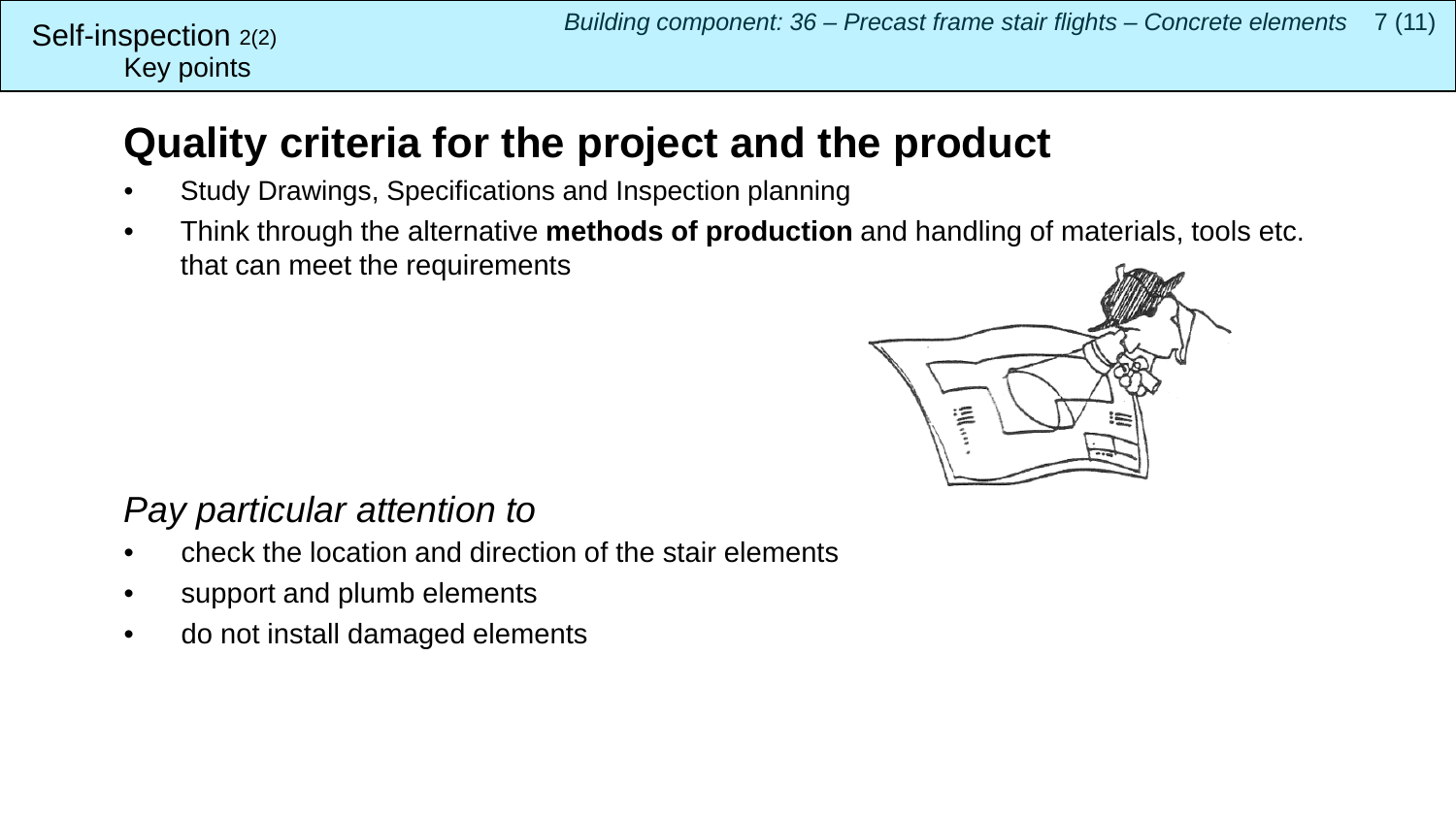#### <span id="page-7-0"></span>Work activity 1(4)

A precast stair element is connected…



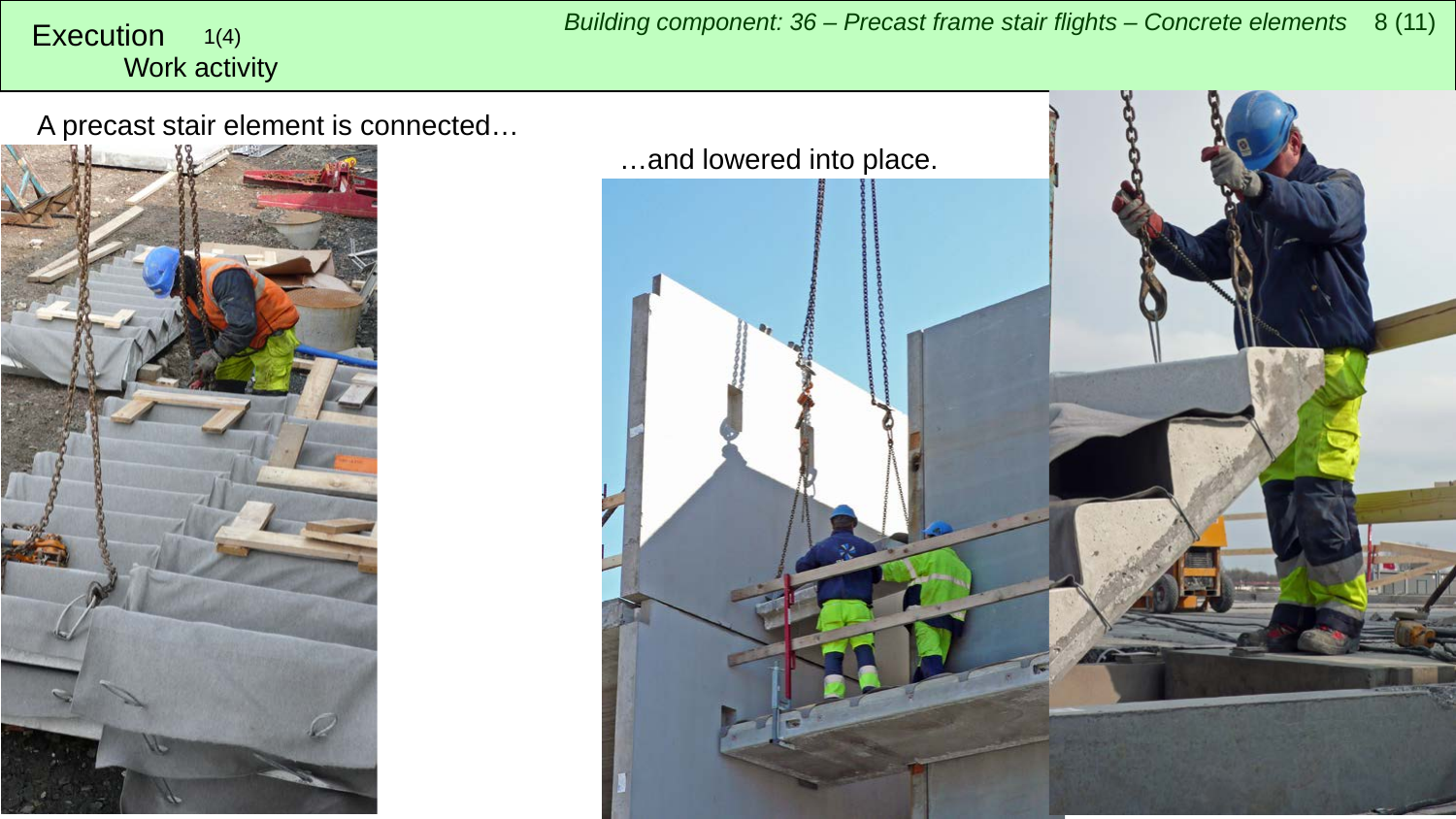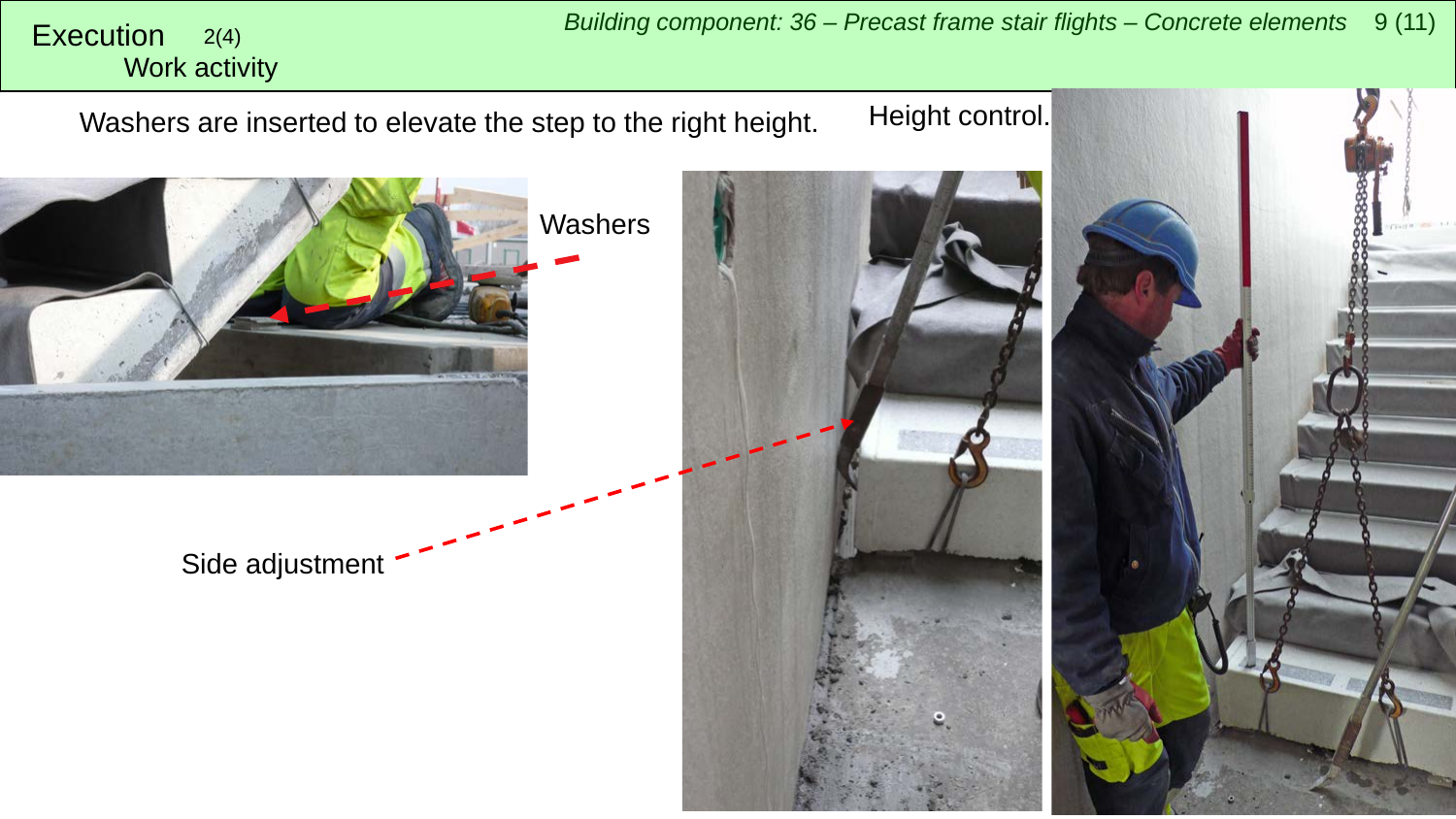# Work activity

*Building component: 36 – Precast frame stair flights – Concrete elements* <sup>10</sup> (11) Execution 3(4)